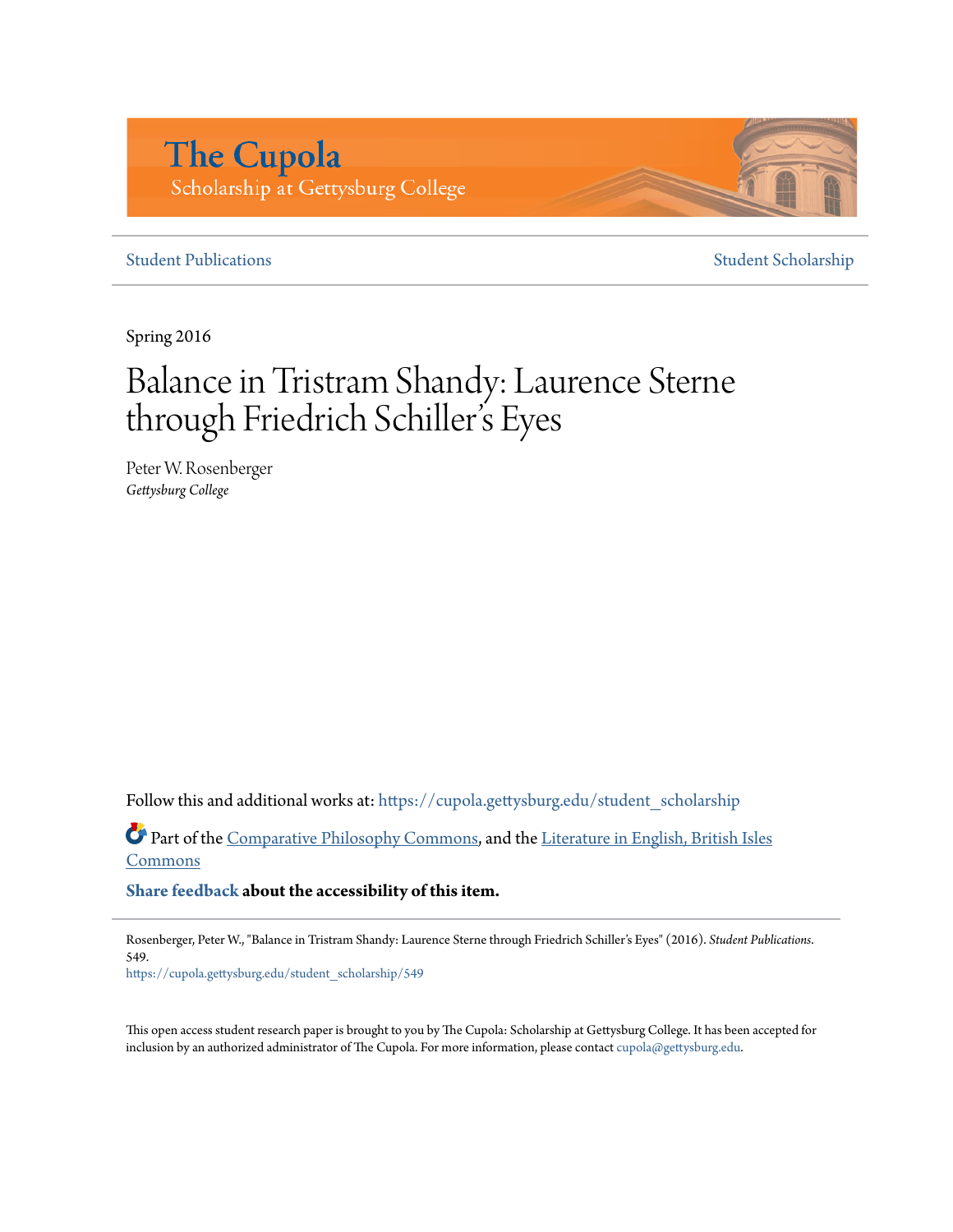# Balance in Tristram Shandy: Laurence Sterne through Friedrich Schiller's Eyes

## **Abstract**

Many critics of Laurence Sterne's Tristram Shandy see the novel's narrative elements and structure as a form of narrative play, which reject Enlightenment systems of understanding. In this paper, through the philosophy of Friedrich Schiller, I will argue that the novel's narrative structure is best understood as a balance of aesthetic impulses. For most scholars, to understand the narrative form, digressions, philosophy of knowledge, and/or history in Tristram Shandy, one must understand how the novel subverts the categorization and systematization of Enlightenment thinking. The patterns of subversion in the text lend themselves to arguments that characterize the novel as one of narrative play. This is understandable, but it ultimately does not do justice to the complexity of the novel. To address this complexity, I turn to Friedrich Schiller, a German poet and philosopher. I argue that the text enacts Schiller's aesthetic framework by synthesizing the competing impulses he describes in his aesthetic philosophy. Tristram Shandy does not seek the order and systems of Locke and the Enlightenment, nor the overwhelming feeling of the Romantics' sublimity; instead, Tristram Shandy, setting a precedent for Schiller's philosophy, seeks the most beautiful aesthetic goal, balance.

#### **Keywords**

Tristram Shandy, narrative form, narrative, Friedrich Schiller, balance

#### **Disciplines**

Comparative Philosophy | English Language and Literature | Literature in English, British Isles

#### **Comments**

Written as a Senior Thesis in the English Department.

#### **Creative Commons License**

**[Creative](https://creativecommons.org/licenses/by/4.0/) Fhis work is licensed under a** [Creative Commons Attribution 4.0 License.](https://creativecommons.org/licenses/by/4.0/) License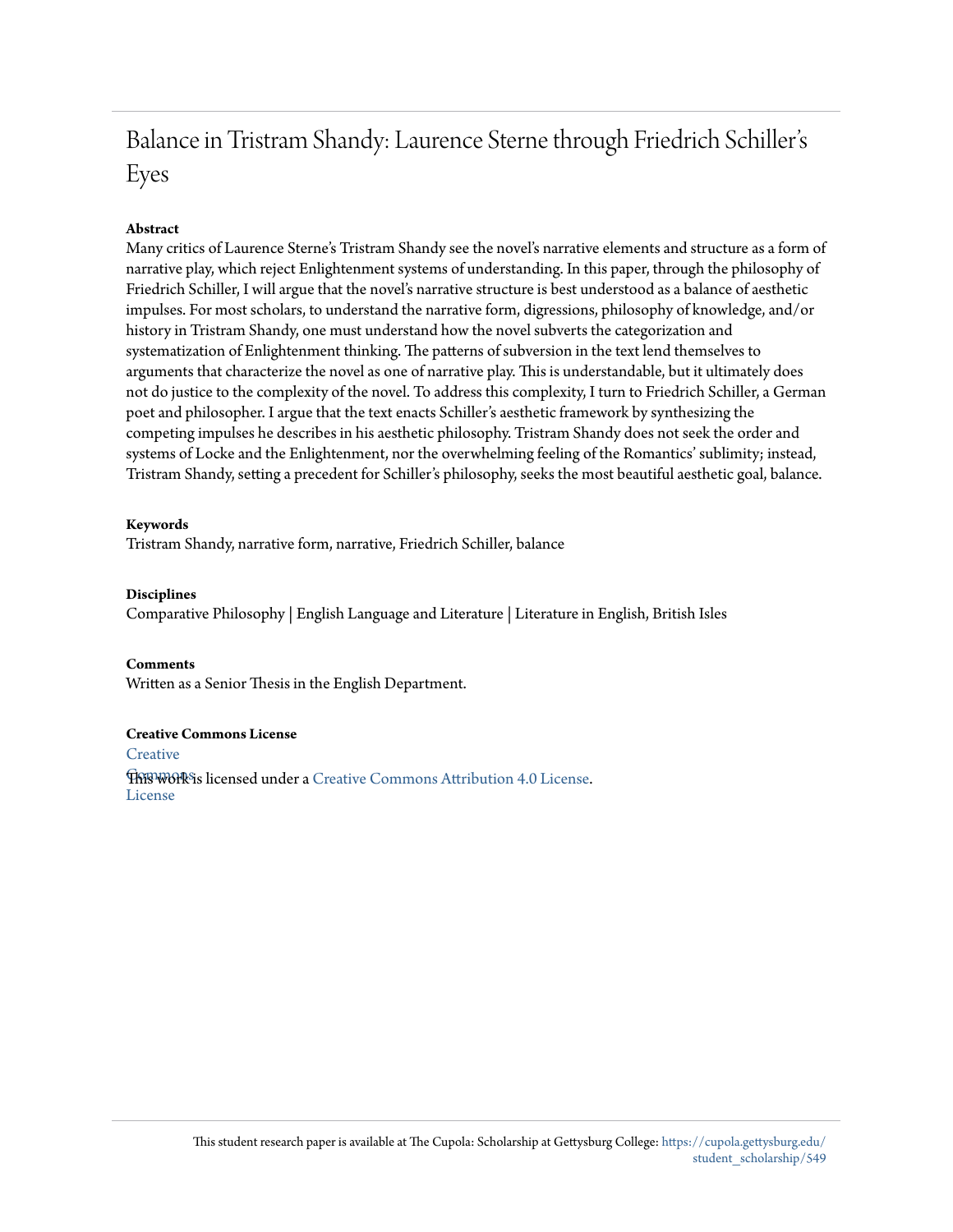#### Peter Rosenberger

Professor Joanne Myers

ENG 402

5 May 2016

Balance in *Tristram Shandy*: Laurence Sterne Through Schiller's Eyes

Laurence Sterne's *Tristram Shandy* has been written about extensively because of the multiplicity of opinions and theories put forward by the text itself and the characters within the text. Much of the scholarship about *Tristram Shandy* sets the text against the Enlightenment philosophies, especially those of John Locke, that were prominent influences on the thought of the period in which Sterne wrote the novel. Some of the most foundation Enlightenment ideas about literature, knowledge, freedom, and time find opposition in *Tristram Shandy*. The scholarship on *Tristram Shandy* covers a wide range of topics—reflecting the number of philosophical complications in *Tristram Shandy*—but in much of the criticism, the same chief concern can be found. Whether the scholar is addressing narrative form and digressions or philosophy of knowledge or politics and history, the key to understanding the topic is understanding how the novel subverts the categorization and systematization that characterized much of the thought of the Enlightenment.

In "Complete Systems and *Tristram Shandy*," Marcus Walsh argues that *Tristram Shandy* works to complicate the Enlightenment goal of categorizing and taxonomizing knowledge into neat systems of understanding. Walsh uses Walter Shandy to exemplify this complication. According to Walsh, Walter's mode of thinking counters the text of *Tristram Shandy* as a whole because of its encyclopedic nature. Walsh states, "the proper business of a cyclopedia [is] to be complete" (18). The encyclopedias that Walter loves are defined by their completeness. The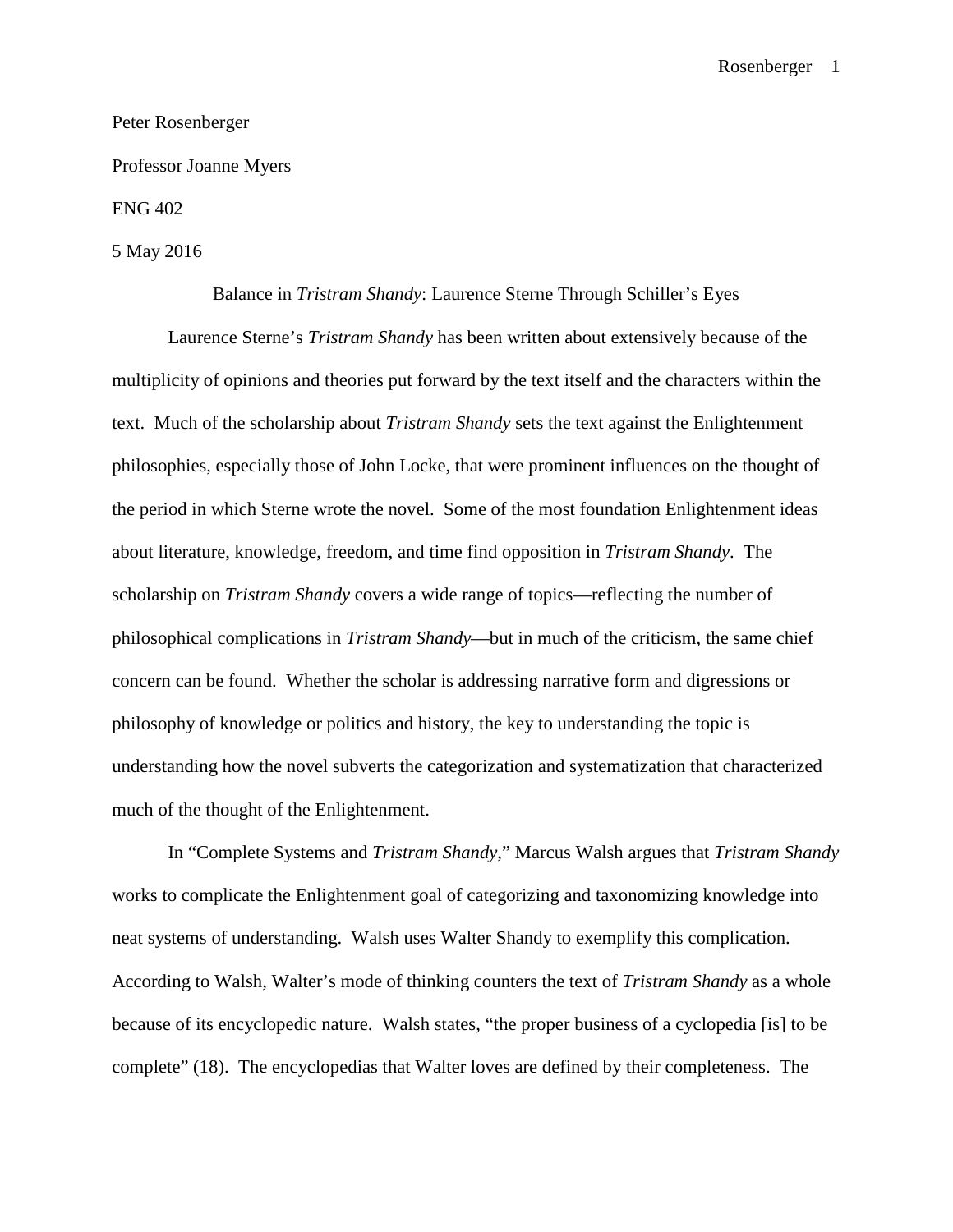entire purpose of their creation is to provide a complete reference point for any given topic, but, in practice, they often fail to provide Walter with the information he needs. Walter would want *Tristram Shandy* to serve as a complete account of Tristram's life, but the digressions in the text and Tristram's penchant for aposiopesis deny the text any completeness. *Tristram Shandy*'s antisystemic bent also applies to the politics of Sterne's time.

In an essay on the politics of *Tristram Shandy*, John Havard states, "the multiple, competing frames of reference that Sterne goes out of his way to introduce into the untidily organized world of *Tristram Shandy*" serve as a rejection of the "presumption that the history of England through the ages (and subsequently world history) represents the inevitable triumph of progress and freedom, secured by the progress from constitutional government into parliamentary and eventually democratic rule" (Havard 587). According to Havard, the tension between the past and the present that plays out in the interrupted narration of *Tristram Shandy* directly connects to the shifting political landscape of the mid-eighteenth century. Havard argues that the text subverts the understanding of linear, progressive political freedom emerging in the mid-eighteenth century. Tristram does not feel obligated to tell his stories in a linear, chronological way, and he often finds himself caught between past and present. Tristram looks to the past for some force to anchor his story, but despite his clinging to the past, the present moment remains as uncertain as ever.

Many critics, in the face of reading *Tristram Shandy* as a rejection of systems of understanding, will describe the novel as one of play. In "Genre and *Tristram Shandy*: The Novel of Quickness," Toby Olshin focuses on the simultaneity of digression and progression in the novel to frame his argument that the text operates outside of time. This position parallels the political understanding Havard argues for in relation to the structure of the narrative and its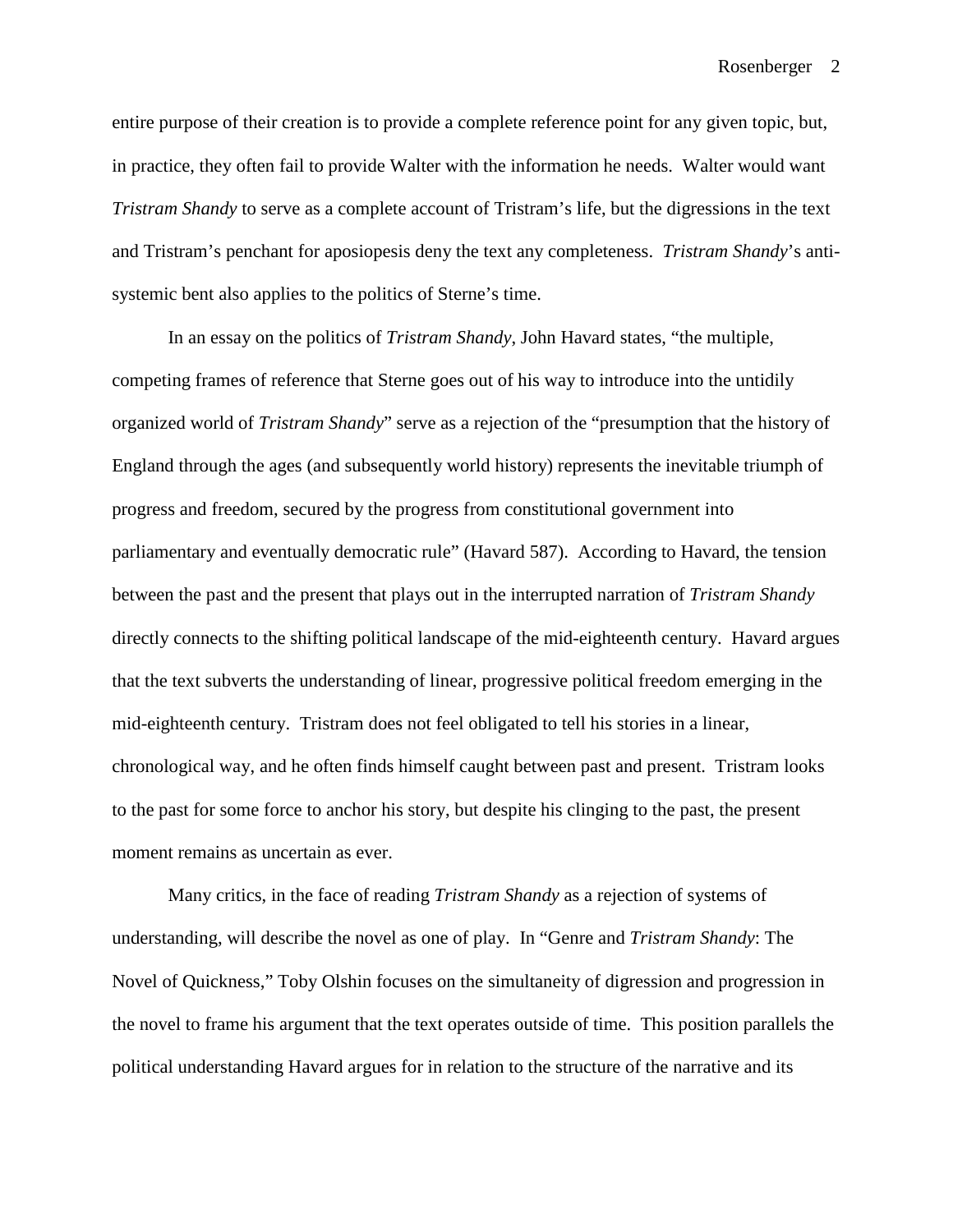digressions. The simultaneity of digression and progression that Olshin describes is helpful for understanding the different, more complicated view of history and time provided in Tristram Shandy, described by Havard.

Most importantly in Olshin's work, the nonlinear form of *Tristram Shandy* is seen as Sterne "playing with" time, which serves as a model for understanding the other subversive elements of the text. The play of Sterne and Tristram gives the text its unconventional delivery, and this play is what ultimately makes *Tristram Shandy* a philosophical text as well as a literary text. The novel very purposefully orients itself in opposition to Enlightenment ideals. Although play is not a bad way to understand the operation of the text's narrative, seeing the play as merely a subversion of systematic thought does not do justice to the complexity of the novel. In order to illuminate the complexity of the text's narrative form and philosophy, I turn to Friedrich Schiller, a German poet and philosopher, who also set himself against the ideals of Enlightenment thinking.

In response to the failure of the French Revolution and a growing fear of the isolating effects of Enlightenment ideals, Friedrich Schiller wrote *On the Aesthetic Education of Man* in 1794. *On the Aesthetic Education of Man* was written thirty years after *Tristram Shandy*, so Schiller's ideas did not prefigure any of Sterne's, but reading *Tristram Shandy* with Schiller in mind illuminates the text's narrative form and the philosophical positions it takes. Written in a series of letters, *On the Aesthetic Education of Man* responded directly to the work of German Enlightenment thinker Immanuel Kant and provided both an aesthetic and a political philosophy. Writing at the end of the Enlightenment, Schiller had a perspective that Sterne did not, but both were skeptical of the philosophical tendencies of the Enlightenment. In *On the Aesthetic*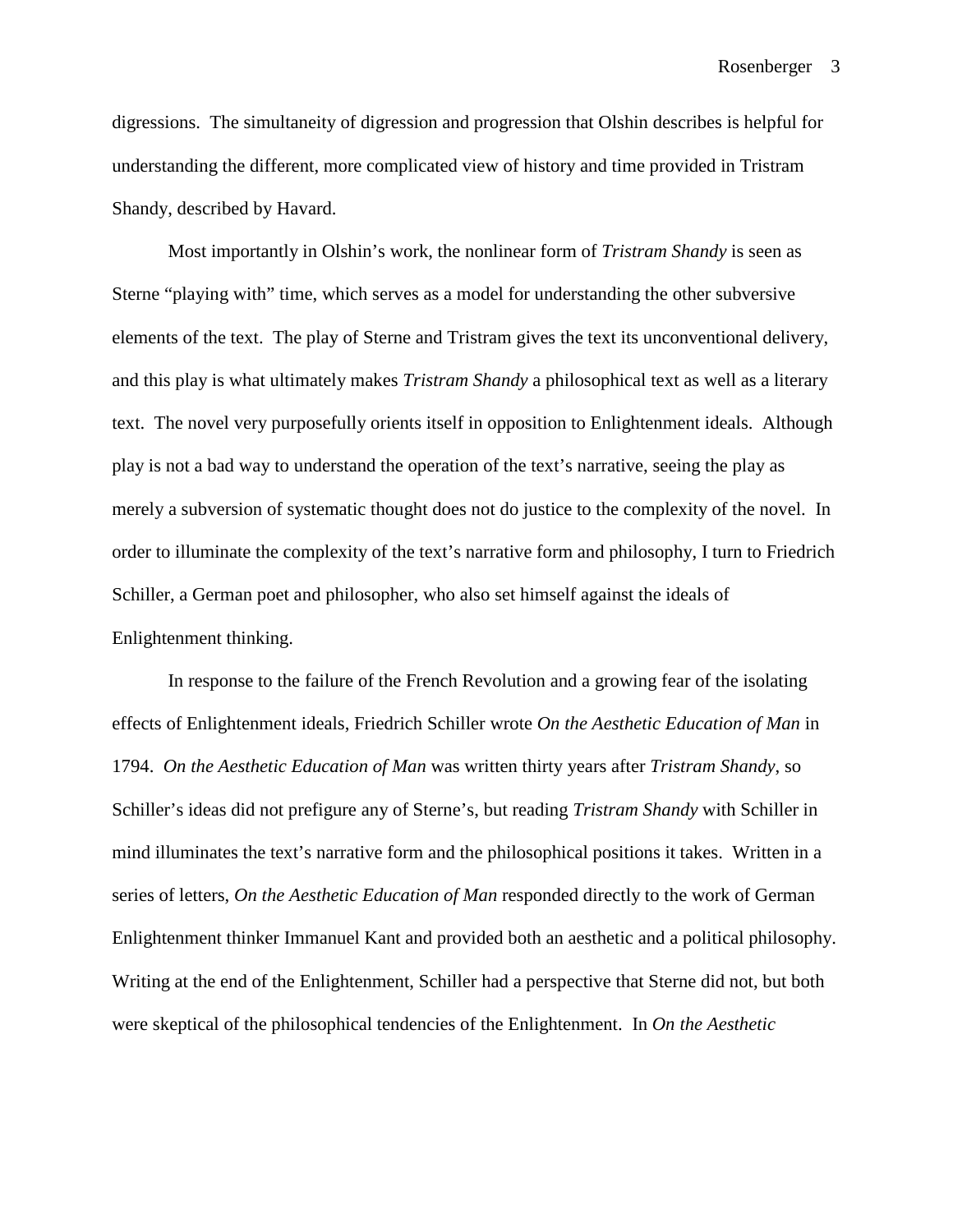*Education of Man*, Schiller distinguishes between two distinct impulses that drive human behavior: formal and sensuous drives.

According to Schiller, the formal drive is the impulse to categorize and structure experience using one's intellectual faculties. The object of the formal drive is "shape, [...] a concept which includes all formal qualities of things and all their relations to the intellectual faculties" (Schiller 76). Reason is the instrument of the formal drive, and when one orders, categorizes, and defines objects and experiences, one is enacting the formal drive. The other side of the spectrum of human activity, for Schiller, is that of sensuous drives. Sensuous drives are the impulses that arise from the pursuit of pleasure. They drive the decisions that are made because of feeling. The object of the sensuous drive is "life [...] which expresses all material being and all that is immediately present in the senses" (Schiller 76). When one acts to procure sensual pleasure in the material world, one is enacting the sensuous drive. The sensuous drive is at one end of the spectrum, and the formal drive is at the other.

It is helpful to understand the poles being described in more directly literary terms. As I have said, the formal drive captures the modes of categorizing and taxonomizing thought that characterize Enlightenment philosophies. These philosophies were coming to prominence in Sterne's time, and he worked to problematize them as they emerged. Schiller, at the end of the Enlightenment, was fed up with hyper-formal philosophies, but he was also hesitant about the philosophies that were emerging in response to the Enlightenment. According to Schiller, philosophies that prioritized the sensuous drive as the governing principle also did not suffice. Many of the thinkers and artists writing during Schiller's time jumped from the logic and reason of the Enlightenment directly into the passion and sublimity of Romanticism—and an overreliance on sensuousness. Schiller, on the other hand, argues that the two drives must be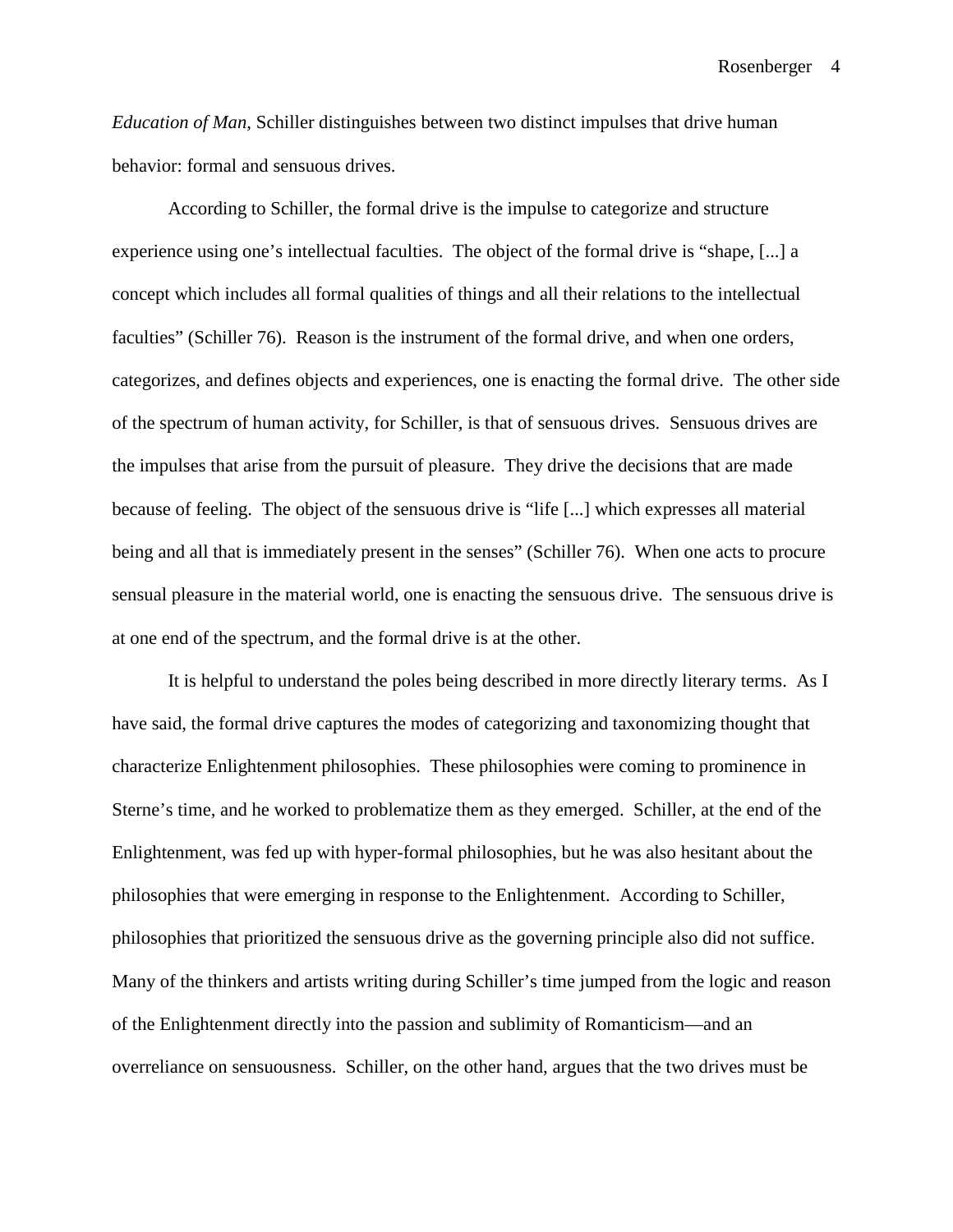balanced. Understanding the play in *Tristram Shandy* to be the balance of the formal and the sensuous drives illuminates both the philosophy and the art of the text.

This balancing act provides a new framework for understanding what Sterne accomplishes in *Tristram Shandy*. The balancing of the formal and sensuous drives can be seen as a form of play—Schiller even calls it the "play drive," but it is a distinct form of play, categorically different than the play characterized by other analyses of *Tristram Shandy*. It is not that the text's play merely subverts systematic thinking in order to condemn the formal drive altogether. I argue that the text enacts Schiller's aesthetic framework by synthesizing these competing impulses.

Starting at the very beginning of the text, Sterne gives us some ideas about how these competing impulses will be weaved together in the course of the novel. The start of the novel is the story of Tristram's conception, and one might expect a passionate story about the love of Tristram's parents, but instead, Tristram's mother interrupts Tristram's conception to ask Walter about the winding of the clock on the wall (Sterne 2). The issue of time in the novel is very important because of the novel's nonlinear form, and during the moments of Tristram's conception, his mother interrupts his father to ask if the clock is showing the right time. Her concern about the clock and time, the most important structure that exists for creating order in experience, denies Tristram a natural conception and sets the course of his unfortunate life.

The clearest views of *Tristram Shandy* as a philosophical text come when the text steps away from the narrative and reflects on its strangeness and narrative form. The text is aware that it is not merely telling a story, and Sterne even employs moments of clear self-reflection to illuminate the oddities and subversions within the text. One of the best examples of this comes in "The Author's Preface" of Volume Three, which fittingly appears after Chapter Twenty.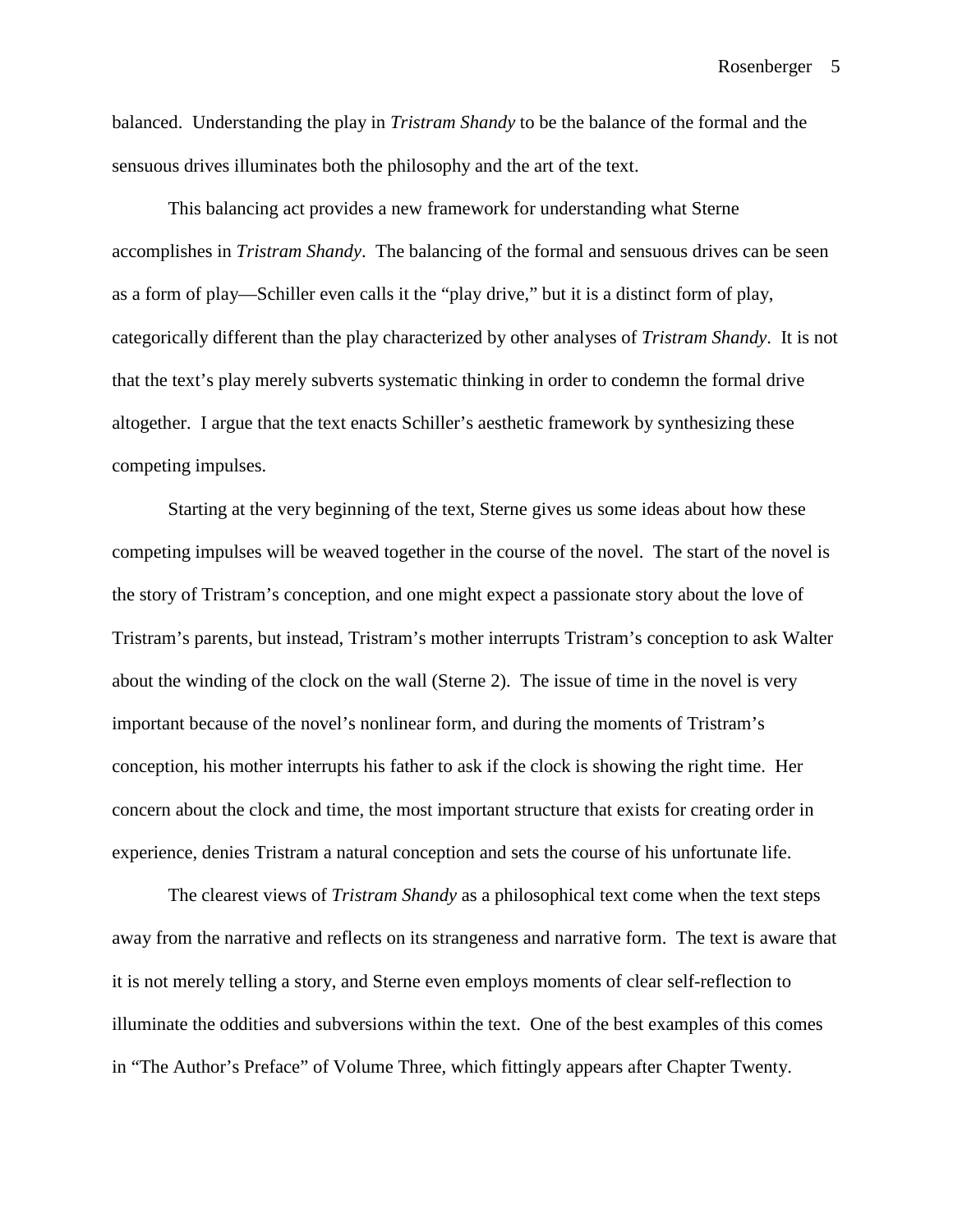The preface appears deep in Volume Three and opens a dialogue with John Locke directly. In "The Author's Preface," Sterne is interacting quite plainly with the "formal drive" philosophy of Locke, which is at one end of Schiller's spectrum. The preface opens with a reference to Locke's distinction between wit and judgment. In a footnote, the editor describes Locke's position on wit and judgment, which comes from *Essay Concerning Human Understanding*: Locke "considers judgment—the capacity to distinguish one thing from another—the useful function; wit—which notices similarities even where they are not obvious" (Anderson 140). What is most important about this distinction for Locke is that "he considers [wit] at best amusing, at worst destructively misleading (a doctrine with dangerous implications for literature)" (Anderson 140). Locke fears that literature that employs wit will undo the work that judgment does to categorize and order thoughts and experience. The rationality of judgment is seen as the most important function for guiding human activity. Schiller would see this position as over far too reliant on the formal drive, and the text agrees with him.

In the preface, Sterne sets up his account of wit and judgment by describing places with different amounts of wit and judgment. The places represent what happens when wit and judgment are not properly balanced. The picture that Sterne paints of a world where wit and judgment are unbalanced is not a pretty one. "Within the narrow compass of his cave," Sterne writes, "the spirits are compressed almost to nothing,—and where the passions of a man, with every thing which belongs to them, are as frigid as the zone itself" (142). This place is frozen and barren, and the life of those inhabiting that world is equally desolate. The alternative, where wit and judgment are balanced, is much nicer.

In this alternate universe, a place that is a "warmer and more luxuriant island [...] where humors run high," the "glimmerings (as it were) of wit" are balanced "with a comfortable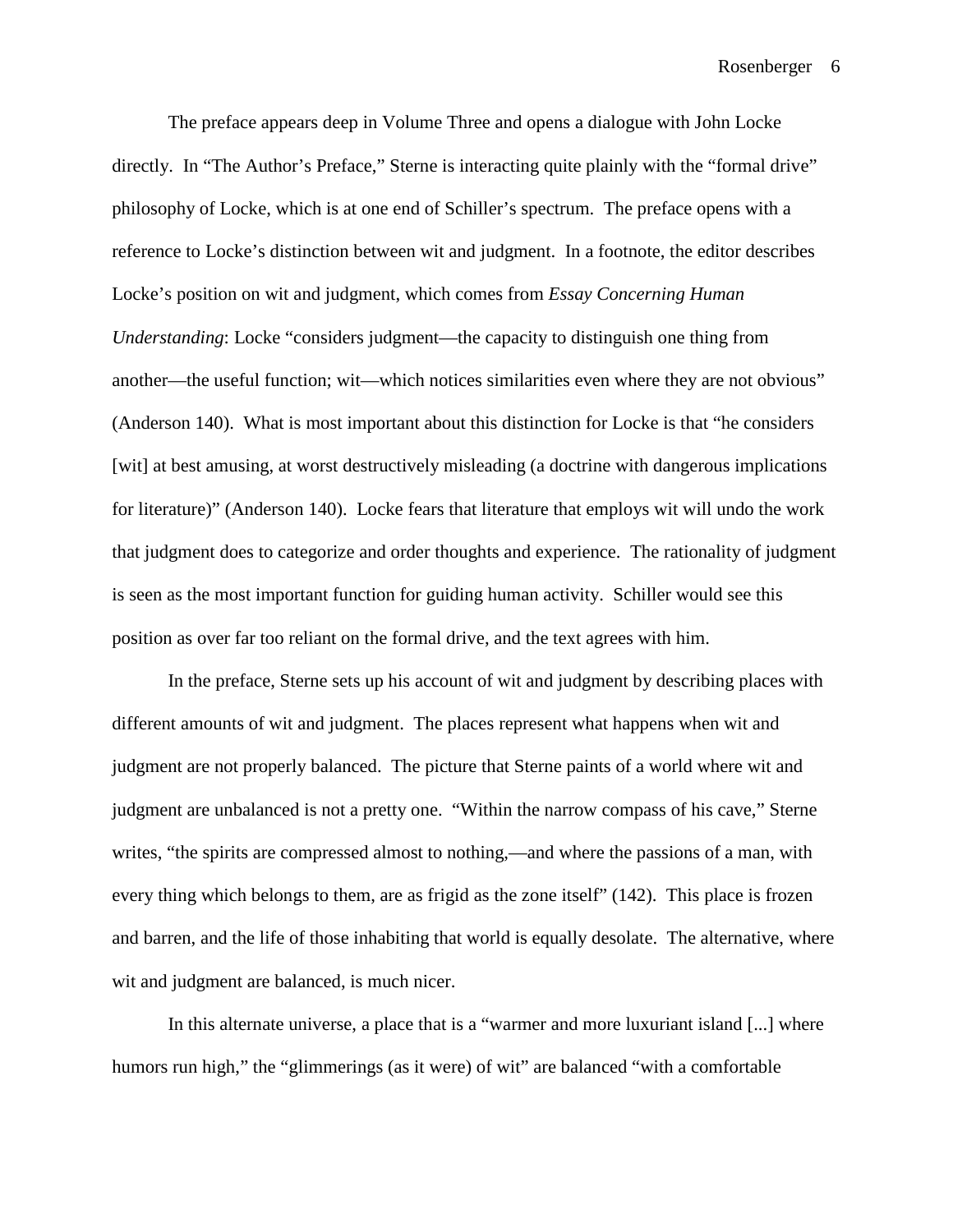provision of good plain *household* judgment" (Sterne 143). If there was "more of either the one or the other, it would destroy the proper ballance betwixt them" and reduce the world to the barren, desolate condition described earlier (143). Sterne stresses the importance of this balance even further: "The *height* of our wit and the *depth* of our judgment, you see, are exactly proportioned to the length and breadth of our necessities" (143). The people's needs are perfectly accounted for because the balance of wit and judgment is maintained.

Locke's understanding of judgment connects directly to Schiller's formulation of the formal drive. In the passages laid out above, judgment is to be balanced with wit, so what is the connection between the wit that Locke and Sterne refer to and the spectrum that Schiller constructs in *Aesthetic Education*? Unfortunately, it is not as simple as a calling the wit of Locke and Sterne the same thing as the sensuousness of Schiller. When it comes to understanding wit as a countering idea to judgment, referring to the Oxford English Dictionary will be helpful. The specific version of "wit" that opposes judgment is defined in the OED as the "quickness of intellect or liveliness of fancy" ("wit," n.). Wit is characterized by imagination and an ability to associate cleverly. For Tristram, those clever associations are often the only way to tell stories of passion. It is not that wit, for Tristram, is the same things as sensuousness, but wit, or imaginative association, allows for narrative digressions that make room for passion to enter the narrative. This room would not be made if it were not for the power of wit. This is clear in another moment from the preface in Volume Three.

Sterne sees the project of impassioned art to be one set against judgment's pure dividing and categorizing: "What confusion!—what mistakes!—fiddlers and painters judging by their eyes and ears,—admirable!—trusting to the passions excited in an air sung, or a story painted to the heart,—instead of measuring them by a quadrant" (144). These musicians and painters allow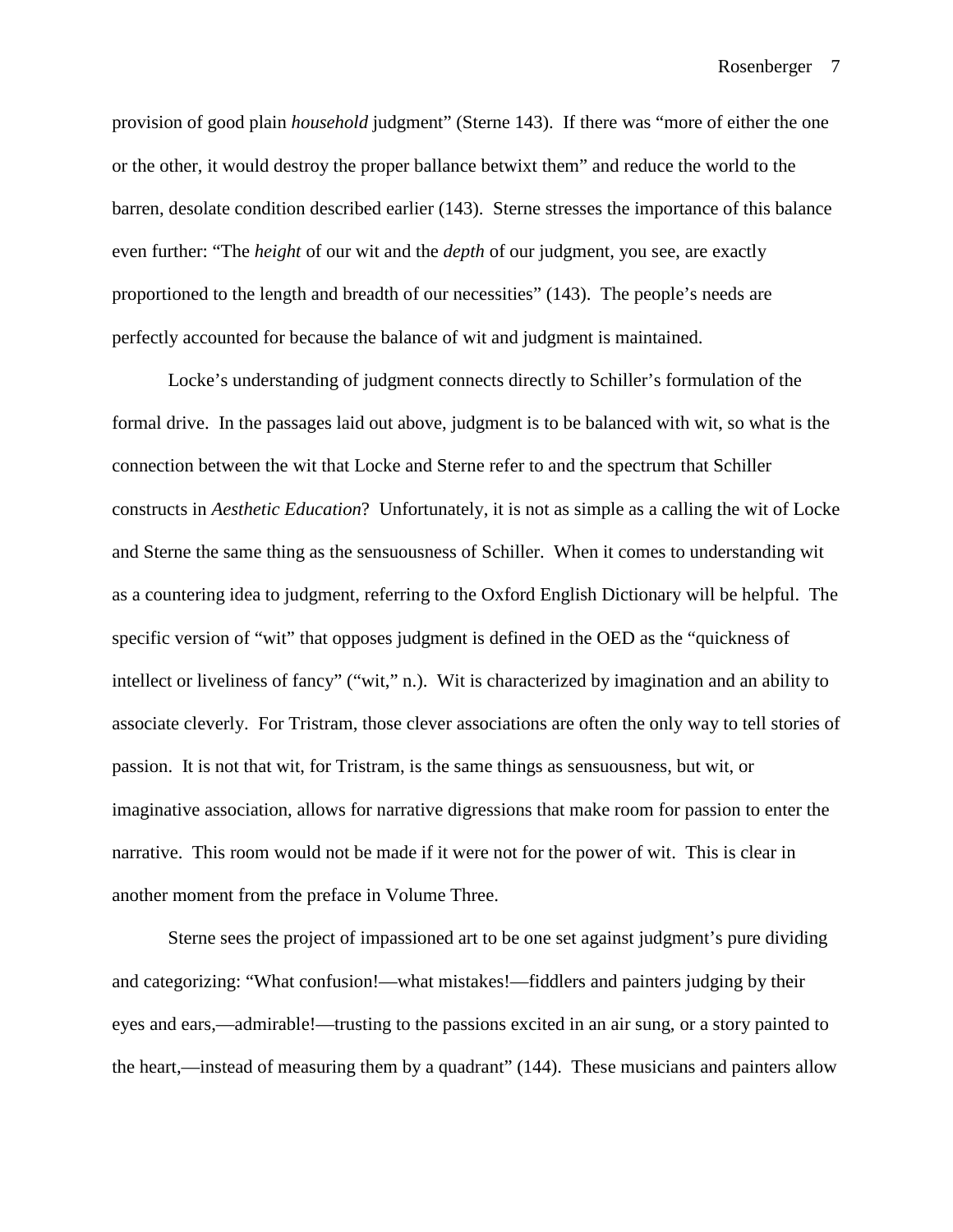for their senses, their passions, to pour into their stories as opposed to merely "measuring them by a quadrant." The artists' ability to channel their senses through their art is seen as a form of confusion, but this confusion is a beautiful thing, according to Tristram. When the artists are not "measuring [their stories] by a quadrant" and they employ wit to allow for feeling to enter their art, the balance of wit and judgment best serves its purpose. Sterne does not believe the formal drive can sufficiently capture lived experience, and he wants wit to balance judgment by channeling sense experience into the foreground of expression.

A final moment at the end of the preface brings the philosophical import of the section home. Sterne writes,

> I hate set dissertations,—and above all things in the world, 'tis one of the silliest things in one of them, to darken your hypothesis by placing a number of tall, opake words, one before another, in a right line, betwixt your own and your reader's conception,—when in all likelihood, if you had looked about, you might have seen something standing, or hanging up, which would have cleared the point at once. (Sterne 145)

This passage foreshadows later sections that directly deal with the linearity of narrative, and, again, the message is clear. Looking to the world and allowing information from the senses to affect how stories are told will enliven art, even if the cost is some of the linearity and completeness of traditional narrative. There is a moment at the end of Volume Three that furthers this point.

In Chapter Forty-Two, after a long discussion of noses and the many writings on the subject, Tristram describes how he and his father appreciate Hafen Slawkenbergius, a preeminent writer on noses, for very different reasons. Walter loves the work of Slawkenbergius because it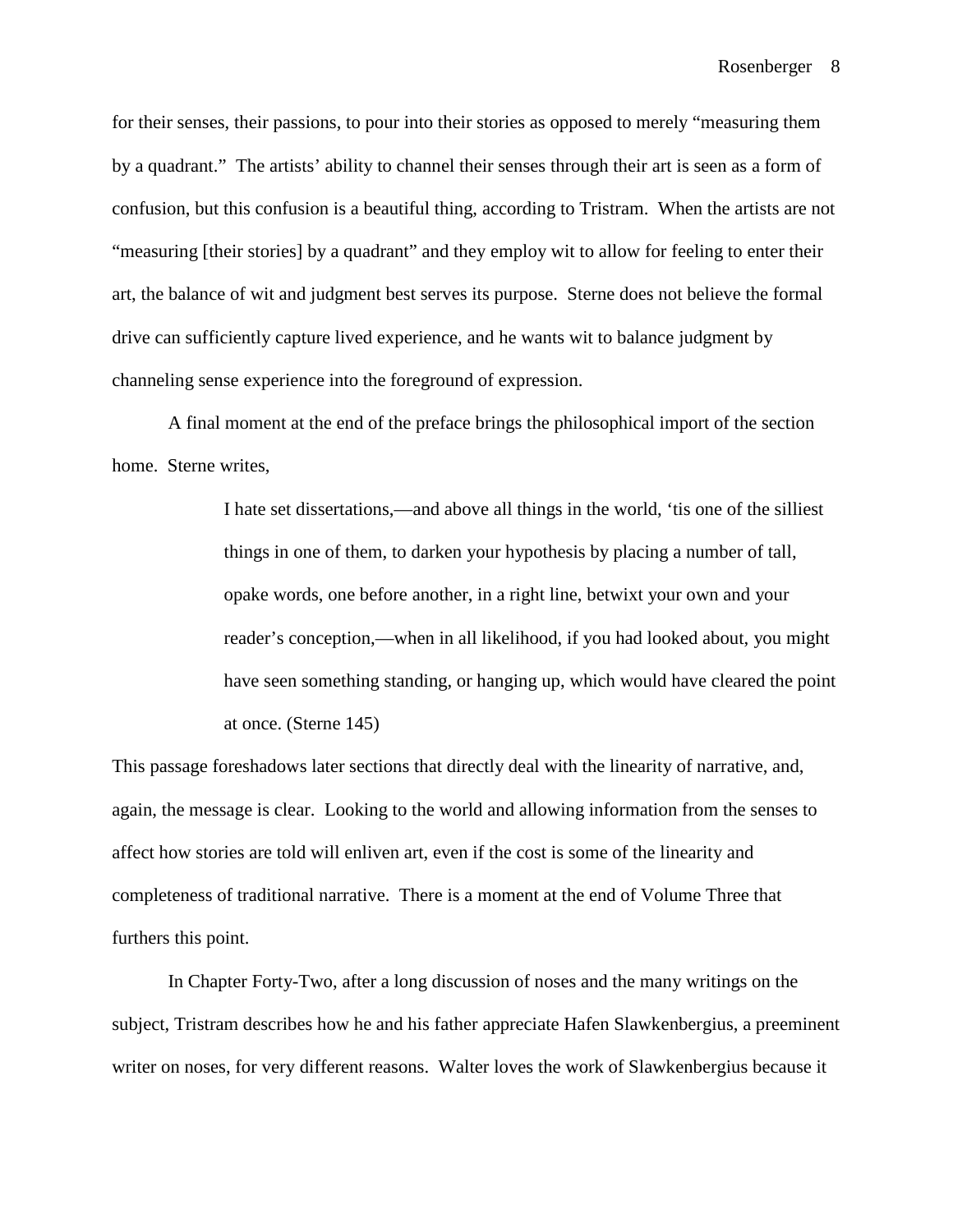is "an institute of all that was necessary to be known of noses" (Sterne 175). Tristram, on the other hand, thinks that the "best [...] most amusing part of *Hafen Slawkenbergius* is his tales" (Sterne 175). Tristram recognizes that the tales might not be as useful as the encyclopedic parts of Slawkenbergius's work, but this is the very reason he values the tales. In Chapters Thirty-One through Forty-One, the narrative provides a complex mediation on the topic of noses. There is even a chapter ventriloquizing Locke on the subject! This portion of the text would please Walter and enacts the impulses of the formal drive. Those chapters lead into the text's distinction between Walter and Tristram when it comes to Slawkenbergius, and from there, in the beginning of Volume Four, Tristram writes an account of two of Slawkenbergius's tales. In the tales, Diego's nose sends the city of Strasburg into a frenzy. Tristram wants to take the time to show the passions of the people of Strasburg. In Tristram's delivery of the tales of Slawkenbergius, the text provides a moment of passion to balance what would have been an otherwise dry taxonomy of Slawkenbergius.

The marbled page in Volume Three also serves to balance the formal impulse with an experience of the senses (Sterne 165-166). I would argue that the black page in Volume One serves a similar function (23-24). These bizarre elements of *Tristram Shandy* are often seen as a way of poking fun at readers for seeking out and demanding meaning from every part of a text. They break the narrative away from its structure, and they provide a purely visual experience for readers. This is a wildly unconventional move for a novel, and in these moments, the text requires readers to experience the narrative in an unusual way. In fact, the novel invites readers to merely experience these parts of the narrative. Readers might not accept this invitation, and they might overanalyze—a theme Sterne plays with throughout Tristram Shandy, but at least, these elements offer the possibility for a sensuous experience of the text. Later on in the text,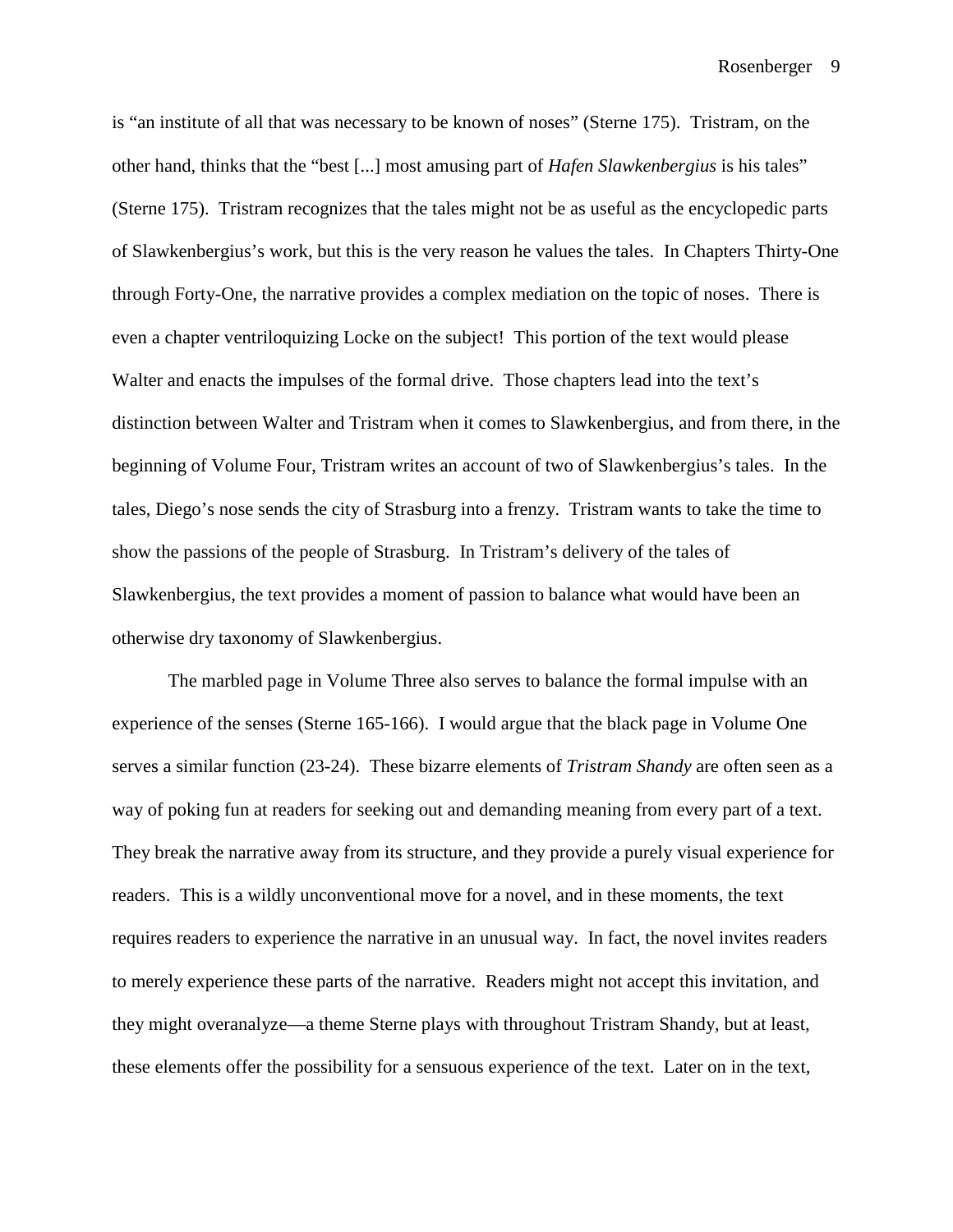after Volume Three, Sterne's balancing act plays out over longer, more sweeping storylines. A good example of this difference in the later sections of the text occurs in the arc of Volumes Seven and Eight.

In the first chapter of Volume Eight, Sterne delivers his famous cabbage planter scene. This chapter is the preface to Tristram's telling of the story of the Widow Wadman's pursuit of Toby, and it is one of the "metanarrative" moments in the text in which Tristram directly comments on his narration and his narrative choices. Tristram references Toby's amours at the end of Volume Six but spends all of Volume Seven describing his travels as he tries to escape Death. He does not get around to telling the story of Toby's amours until Volume Eight, which is why he feels the need to explain the digression of Volume Seven and the digressive form of the whole text.

Tristram recognizes that he is not telling his story in the traditional way. In the first, short chapter of Volume Eight, Tristram boldly says, "I defy the best cabbage planter [...] to go on coolly, critically, and canonically, planting his cabbages one by one, in straight lines, and stoical distances, especially if slits in petticoats are unsew'd up" (Sterne 380). Cabbage planters are narrators, and Tristram sets himself apart from the narrators who tell their stories "in straight lines." Tristram purposefully chooses to break from tradition by telling his story without rational sequence. Tristram clearly is not convinced that the linear telling of a narrative successfully captures experience. Telling the story in the traditional way would prohibit him from fully engaging with the parts of his story that have to do with "slits in petticoats." The "slits in petticoats" line from the passage quoted above refers to the end of Volume Seven, in which Tristram dances with Nannette, who has a torn skirt. Although Nannette does not mind it, the slit in her petticoat is too much for Tristram. Despite how flustered her torn skirt makes him, he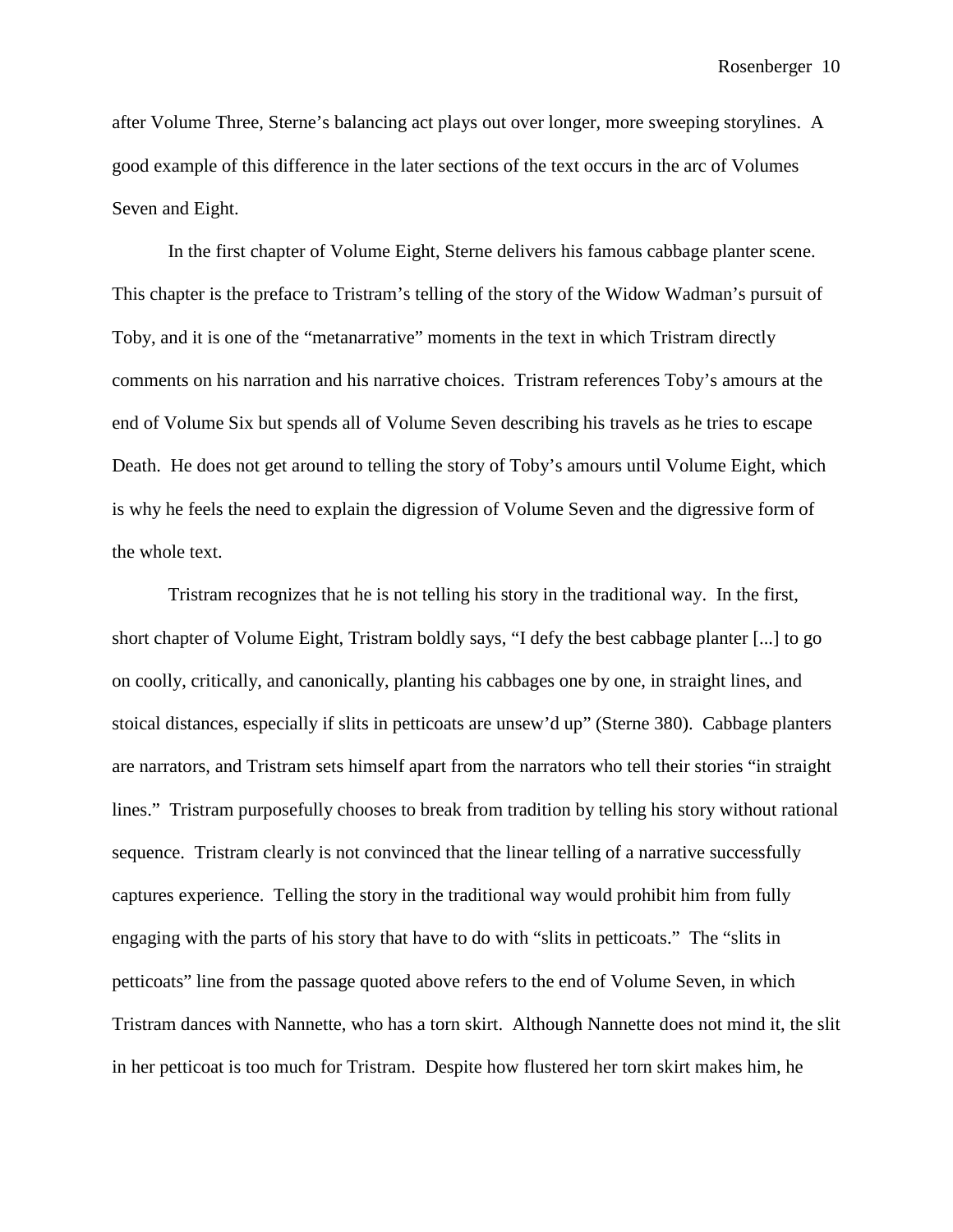envisions spending the rest of his life dancing the night away with Nannette. This part of the narrative, like Slawkenbergius's tales, would go untold if Tristram abided by the traditional laws of narration, those governed by an overreliance on the formal drive, which send the text, at all costs, toward completion.

Throughout the novel, Tristram promises to tell certain stories, but he almost never immediately follows through on those promises. The amours of Toby and Mrs. Wadman exemplify this form of delayed follow-through. The text does not have one predetermined story to deliver, and Tristram's willingness to break from the direction of the narrative to deliver a digression that concludes with a story of passion shows that the organizing structures of the novel—the stories that the narrator promises to deliver—can and should be interrupted by the narrator's passions.

Tristram believes that by "straddling out, or sidling into some bastardly digression," his narrative style more successfully tells the story. Tristram recognizes that his narrative digressions reject traditions of storytelling—he calls them "bastardly," after all, but he is convinced that his mode of telling does more justice to what he has experienced. He succeeds where conventional narrators fail because he engages with the passions that exist alongside the other stories unfolding around him, the stories that he plans to tell.

Traditional narration, the planting of cabbages in straight lines, might have more efficiently told the narrative of Toby and Wadman, but the assumption of narrative success as directly proportional to narrative efficiency is the understanding of narrative that *Tristram Shandy* rejects. It might be easier to consume the story packaged in the traditional narrative form, but what is lost is the passion that we get from the digressive form Tristram employs. In this moment, Tristram chooses passion over linear narrative structure, and he is adamant that his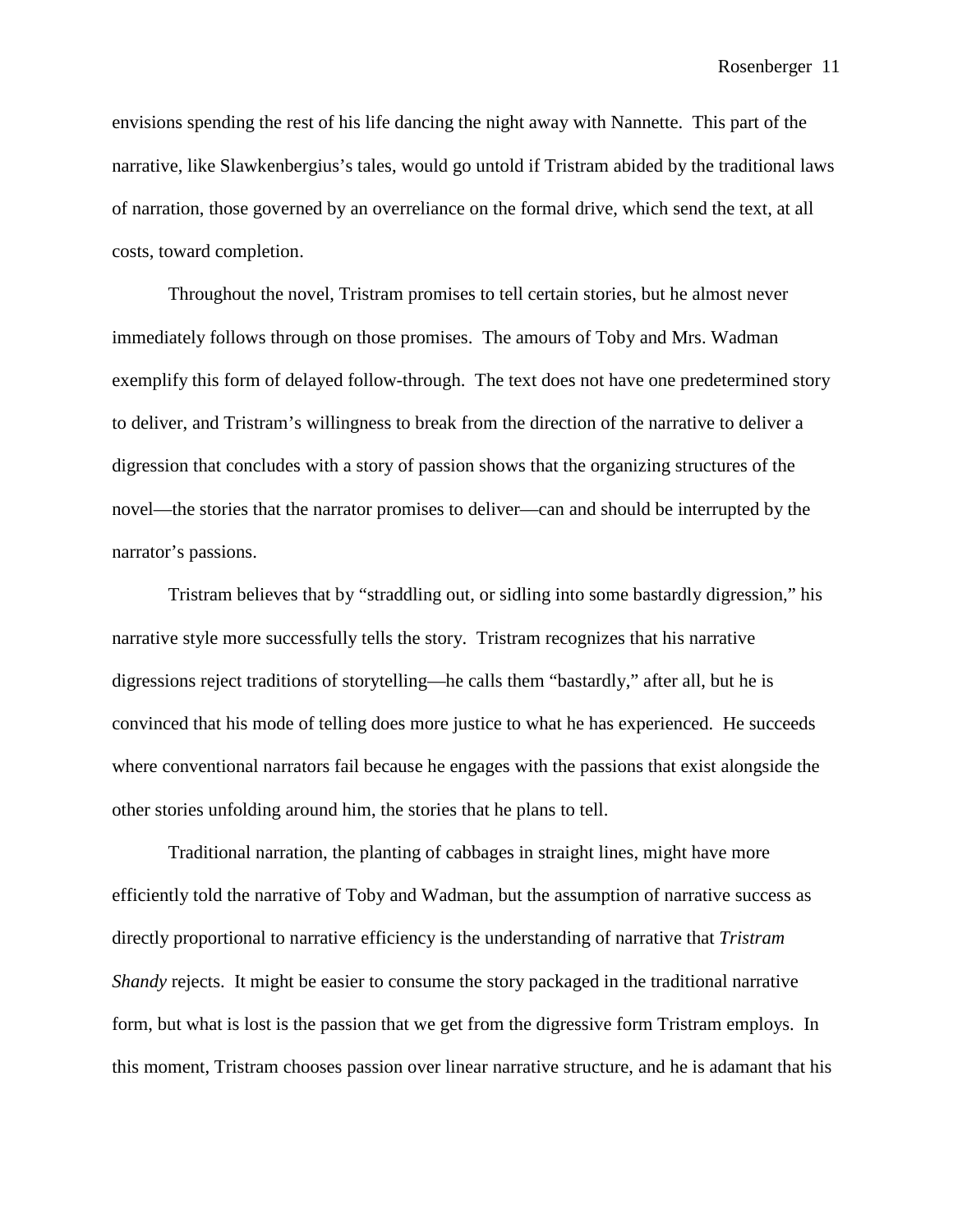methods are superior. What is complicated about this section is that, despite Tristram's feelings about the superiority of the narrative form he employs, the section that follows the cabbage planter scene is a relatively linear one. Tristram finally gets around to telling the story of Toby and Wadman's relationship, which balances the passion of the connection between Tristram and Nannette.

In the telling of the amours of Toby and Wadman, Tristram portrays their connection by using the language of a military campaign. The systems of tactical war become the mode of narration, and Toby and Wadman pursue each other like enemies on a battlefield. The description of the amours of Toby and Wadman is such a stark contrast from the description of Tristram's connection with Nannette in Volume Seven. According to the narration, Toby and Wadman engage in a battle, while Tristram and Nannette dance. The former is portrayed as a connection of planning and strategy, while the latter is a connection of passion and organicity. But neither of the connections is successful. A gross misunderstanding between Toby and Wadman ends their connection, and Tristram floats away from Nannette and returns to his travels. By showing these connections, the text moves between formal impulses and sensuous impulses respectively, but the text does not affirm one or the other by granting one completion and leaving the other unfinished. Instead, the text delivers both of the narratives, in their opposing modes, separately but to the same ends. There is even a digression implanted into the amours of Toby and Wadman that furthers this point.

In the midst of the militaristic romance of Toby and Wadman, Corporal Trim tells the story of the time he fell in love with the Beguine nun who tended to him after he injured his knee in battle. In this moment, Tristram allows for this digression told by Trim to interfere with the completion of Toby and Wadman's narrative. Over Chapters Twenty through Twenty-Two,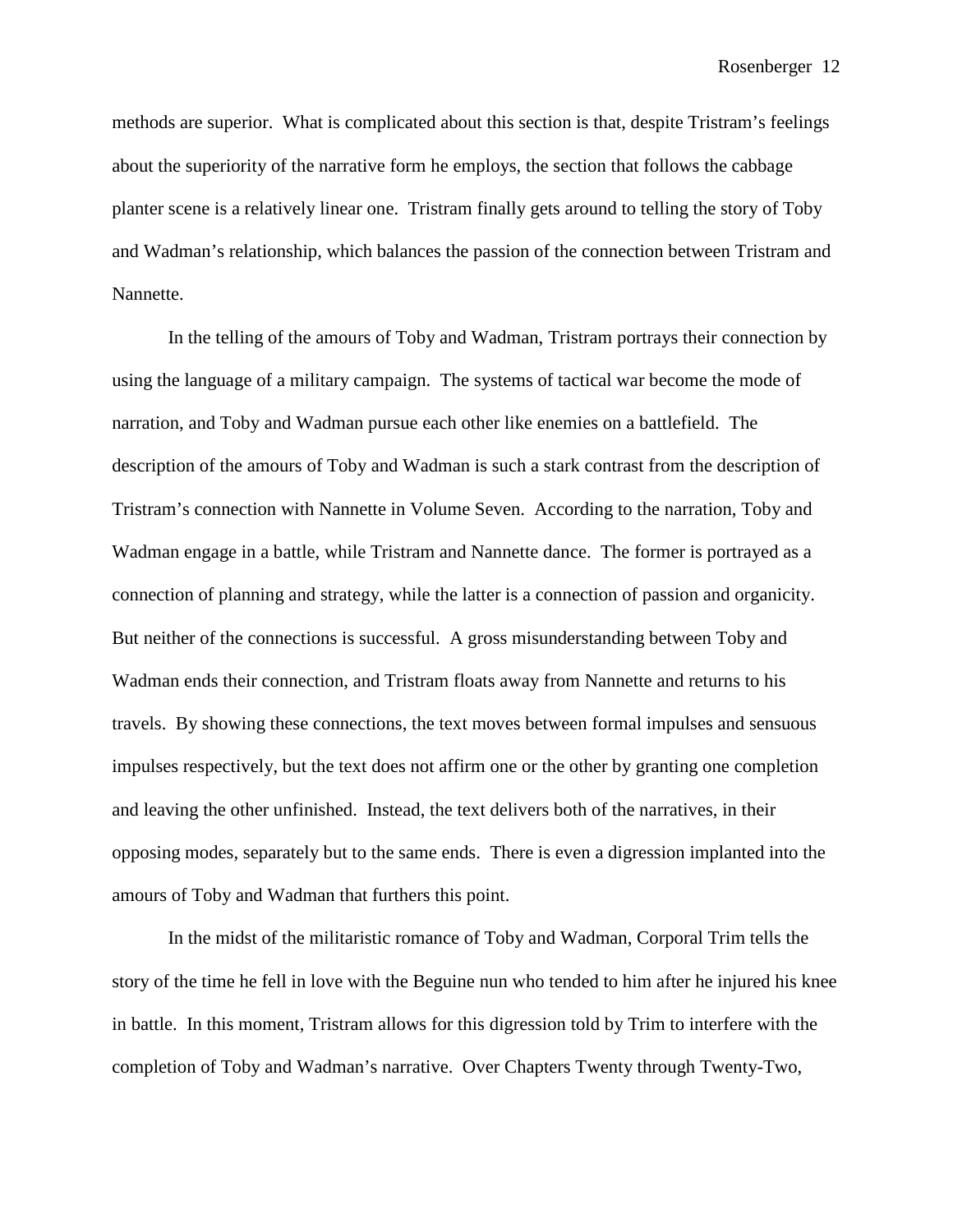Trim describes how he fell more in love with the nun the longer she tended to his injury. Her touch was overwhelmingly pleasurable to Trim, and just as his story is building to a sexual climax, Toby interrupts him, and Tristram returns to telling the amours of Toby and Wadman. This digression, and its failure to reach completion, is a microcosm of the form of *Tristram Shandy*. In this narrative movement, like the movement between Tristram and Nannette and Toby and Wadman, the text chooses to provide both formality and sensuousness in balance.

There are the stories that Tristram says he is going to tell, and although he does tell a number of those stories, he also makes room the digressions like the ones fleshed out in the sections above. If he were operating conventionally, those digressions would be left out to efficiently tell a narrative to completion. *Tristram Shandy* is an account of Tristram's life; it is his autobiography, but it is nearly impossible to pick out a dominant narrative thread. Much of the assessment of *Tristram Shandy* surrounds the text's digressions, and Tristram is clear when he is embarking on a digression, but there is not one narrative thread from which these digressions pull away. Olshin is right to point out how the text both digresses and progresses, but the framework that Schiller's aesthetics provides gives an account of why Sterne employs the specific narrative structure of *Tristram Shandy*. An expressive mode ruled by judgment is the norm—and Sterne does not do away with that mode entirely, but without the speed and imagination of associative wit, the text would not have the passion that enlivens it and makes it amusing. The text has a finite number of pages, but ultimately, no true completion is reached.

In the Twenty-sixth Letter of *Aesthetic Education*, Schiller describes how the formal and sensuous drives carry over into communication and human connection. When one searches for humanity and connection only in the world of self-reflection and thought, no common ground between people can be created. On the other hand, when one searches for humanity and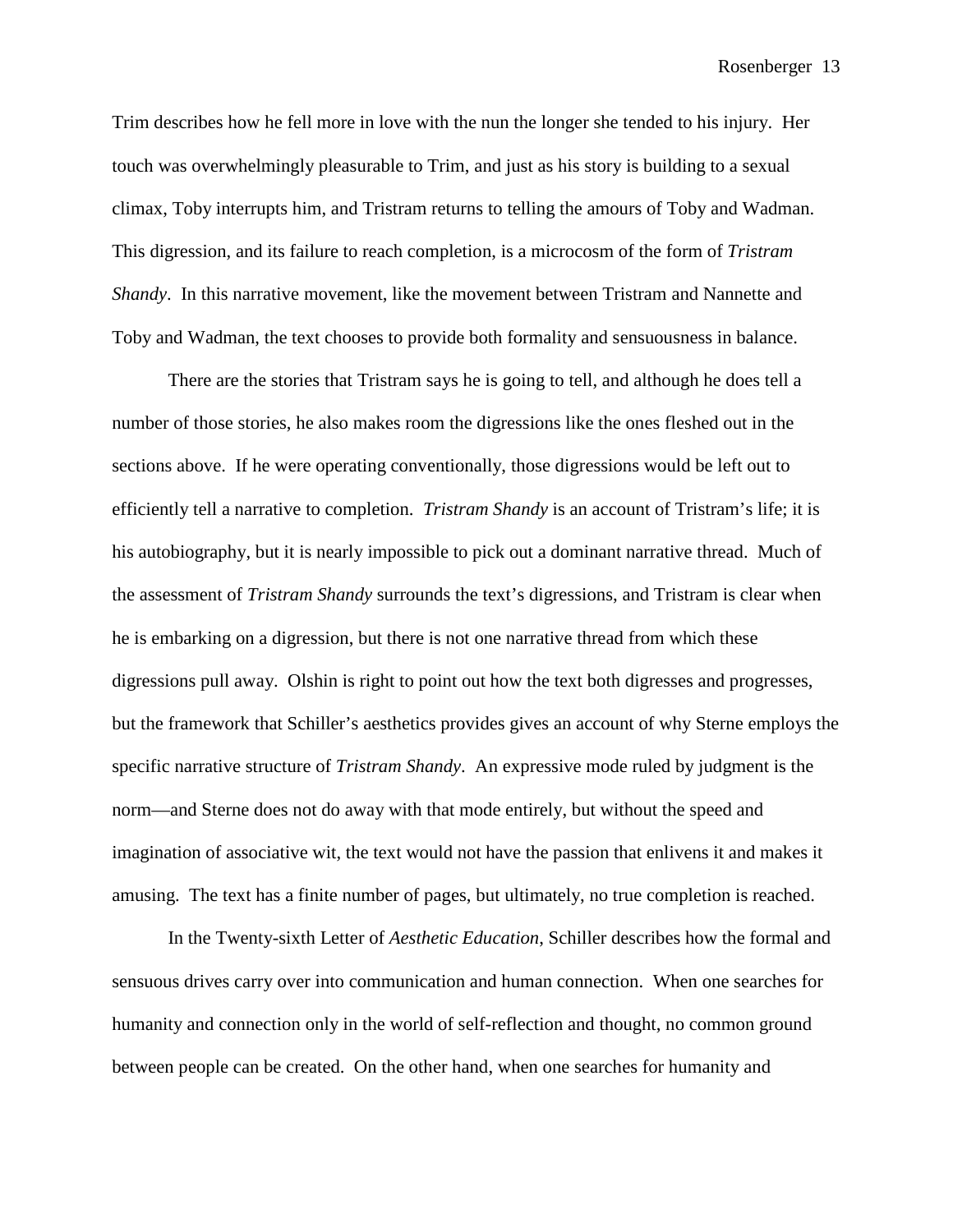connection only in the outside world of materiality and sense, one misses out on the important order that introspection gives experience (Schiller 124-131). For Schiller, this balance is also a balance of communication. Only trying to communicate inwardly is an overreliance on the formal drive, and only trying to communicate outwardly is an overreliance on the sensuous drive. For Schiller, our ability to commune with ourselves and with others grants us our freedom by giving us a true inter-subjectivity. Schiller's aesthetic utopia is a universe where we make art that balances our communication with ourselves and with each other. It allows for a sphere of intersection where we honor both our own necessities and the necessities of those around us, as Tristram might put it. *Tristram Shandy* does not seek the order and systems of Locke and the Enlightenment, nor the overwhelming feeling of the Romantics' sublimity; instead, *Tristram Shandy*, setting a precedent for Schiller's philosophy, seeks the most beautiful goal, balance.